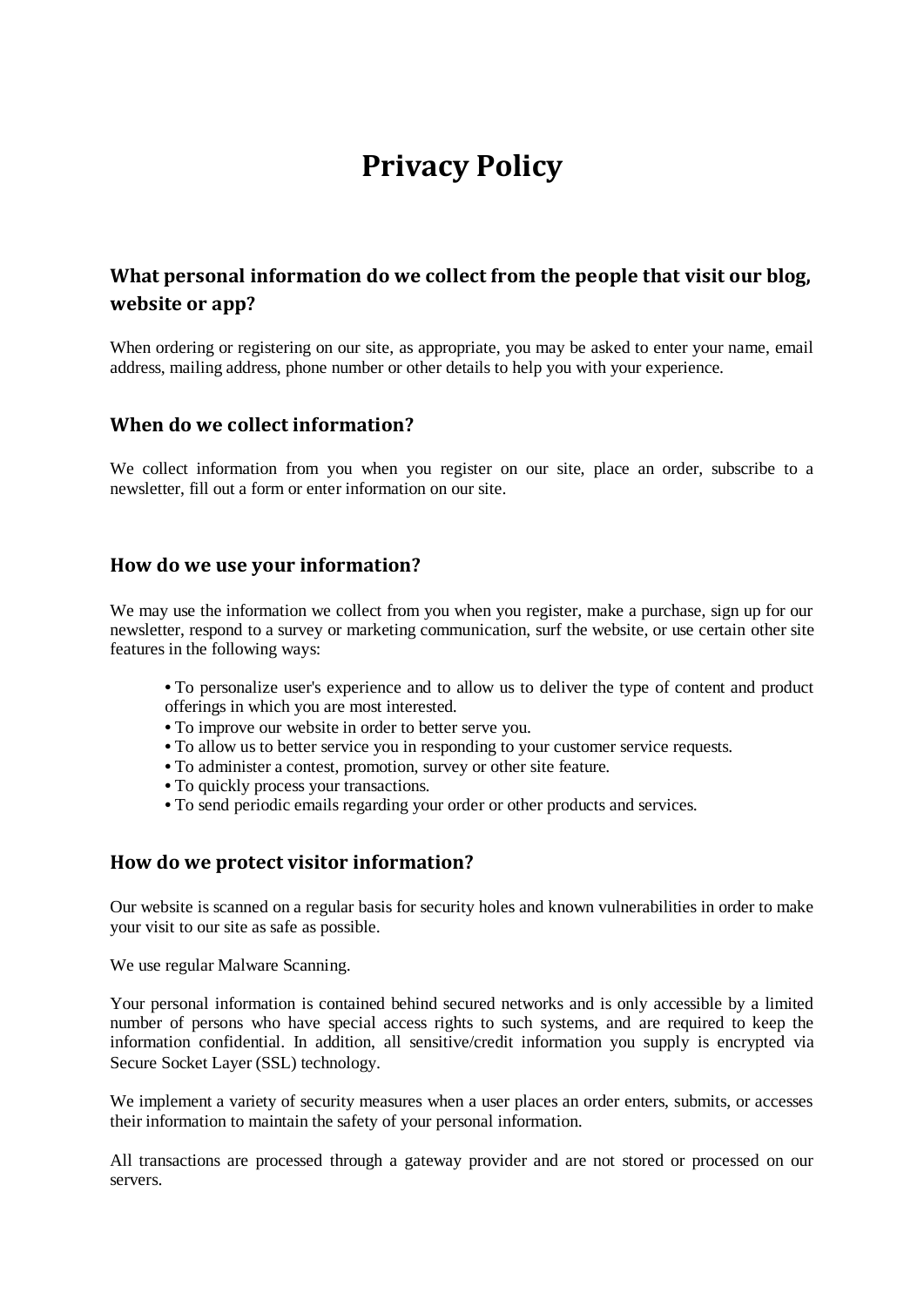#### **Do we use 'cookies'?**

Yes. Cookies are small files that a site or its service provider transfers to your computer's hard drive through your Web browser (if you allow) that enables the site's or service provider's systems to recognize your browser and capture and remember certain information. For instance, we use cookies to help us remember and process the items in your shopping cart. They are also used to help us understand your preferences based on previous or current site activity, which enables us to provide you with improved services. We also use cookies to help us compile aggregate data about site traffic and site interaction so that we can offer better site experiences and tools in the future.

#### **We use cookies to:**

- **•** Help remember and process the items in the shopping cart.
- **•** Understand and save user's preferences for future visits.
- **•** Keep track of advertisements.

**•** Compile aggregate data about site traffic and site interactions in order to offer better site experiences and tools in the future. We may also use trusted third-party services that track this information on our behalf.

You can choose to have your computer warn you each time a cookie is being sent, or you can choose to turn off all cookies. You do this through your browser (like Internet Explorer) settings. Each browser is a little different, so look at your browser's Help menu to learn the correct way to modify your cookies.

If you disable cookies off, some features will be disabled It won't affect the user's experience that make your site experience more efficient and some of our services will not function properly.

However, you can still place orders .

#### **Third-party disclosure**

We do not sell, trade, or otherwise transfer to outside parties your personally identifiable information unless we provide users with advance notice. This does not include website hosting partners and other parties who assist us in operating our website, conducting our business, or serving our users, so long as those parties agree to keep this information confidential. We may also release information when it's release is appropriate to comply with the law, enforce our site policies, or protect ours or others' rights, property, safety.

However, non-personally identifiable visitor information may be provided to other parties for marketing, advertising, or other uses.

#### **Third-party links**

Occasionally, at our discretion, we may include or offer third-party products or services on our website. These third-party sites have separate and independent privacy policies. We therefore have no responsibility or liability for the content and activities of these linked sites. Nonetheless, we seek to protect the integrity of our site and welcome any feedback about these sites.